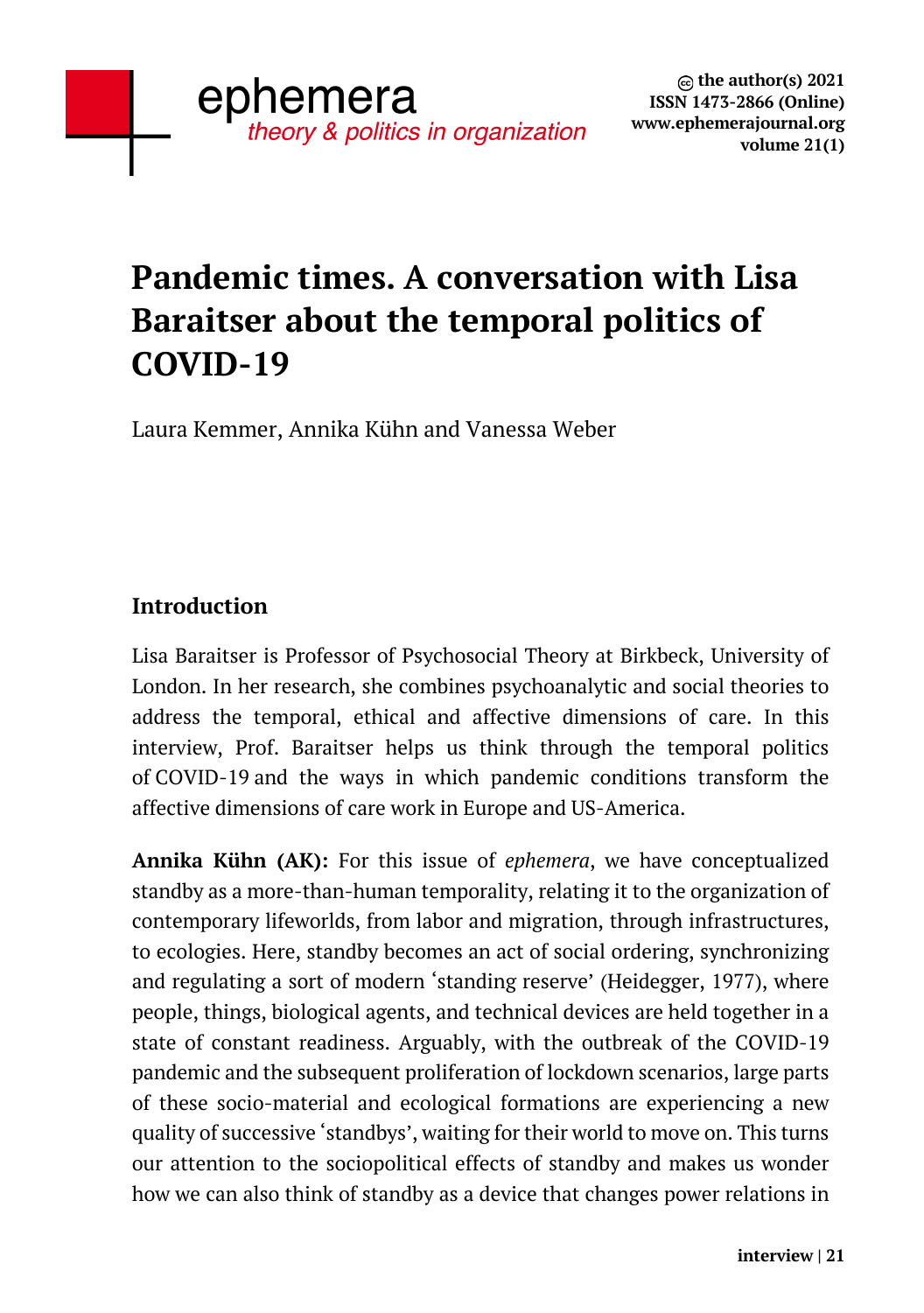subtle yet radical ways. Lisa, in our search for answers to this question, we have found strikingly original reflections in your previous work on the temporalities of suspension and the manifold expressions of 'stuckness' in contemporary cultures. Your monograph *Enduring time* (Baraitser, 2017) unfolds an array of durational practices and affective strategies of survival in late liberalism, anaylised from a psychosocial perspective. Re-adjusting these reflections to the new reality, in a recent article with Laura Salisbury (Baraitser and Salisbury, 2020), you provide a lead for us to reformulate the above-question, urging us to think about how to inhabit pandemic times.

**Lisa Baraitser (LB):** Firstly, thank you for the invitation to be in dialogue with the three of you, and for your conceptual framing of the time of the 'now' in relation to the notion of standby. Although I have been working on temporal experiences of waiting, delay, and other forms of stuck or sluggish time, I had not connected it with the material and technological framing that you offer with the notion of standby, nor to the political framing that Donald Trump's incendentary comments have brought to the fore, that were designed to call on a 'standing reserve' of a much more threatening kind. Standby, as you have conceptualised it, becomes a particular form of waiting that occurs in relation to impeded movement which also, then, impedes time's flow. It has both enabling and threatening potentials.

**Laura Kemmer (LK):** Yes, absolutely, and this also points us to something we encountered when rethinking standby scenarios in relation to pandemic times. Since the outbreak of COVID-19, we have been told repeatedly that in order to keep the system running we need to temporarily suspend all kinds of personal and institutional bonds – a sort of loosening relations in order to guarantee the re-activation of all kinds of socio-material infrastructures at a later time (Kühn, forthcoming). To what extend do you think this adds a new quality to the ways we have been trained and training ourselves in acts of 'purported indifference' (Kemmer/Simone, 2021), not in the sense of giving up, but rather as way of standing by the failed promises of the present?

**LB**: This is such an interesting and important question, it references the need to maintain ourselves in the face of repeated abandonment by institutions, or attacks on institutions that are there to maintain life's flourishing.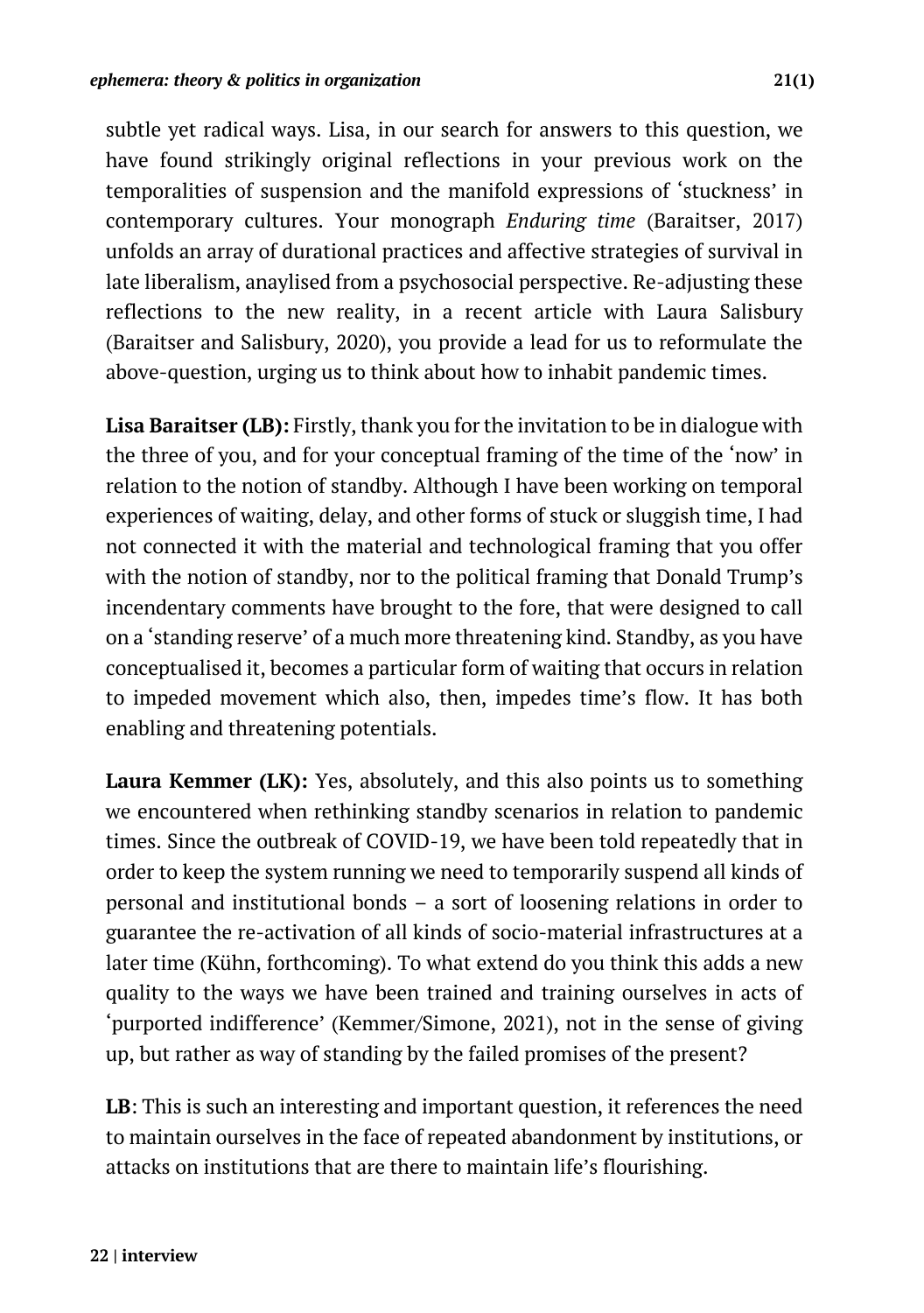It suggests that there is a kind of affective work that supports this maintenance, and it takes the form of 'purported indifference' or a kind of detatchment in the name of survival. It reminds me of something Julia Kristeva wrote about in her work on 'maternal passion' in which she argues that the 'passion' a mother has for 'a child' (which I read to mean anyone whom one comes to name and claim as a child, and not a biological bond, or even an intergenerational one), entails a double movement of passion and detatchment, passion as depassioning, a kind of loosening, as you put it, of attachment so that the 'child' can separate. Here purported indifference has a protective function towards the 'child' that might be distinct from the kind of despair that sets in under conditions of repeated 'lockdown', not just in relation to COVID-19.

**AK:** Against this background, what does it mean if 'lockdown' becomes a repetitive mode? How does the constant alternation between 'radical suspension' and 'back to the new normal' affect the ways we inhabit pandemic times?

**LB**: One thing that is striking about what happened when many parts of the world shutdown due to COVID-19 was that this happened in an historical period that one could already describe as having entered into 'standby' for many; in previous work I had been tracking pockets of 'stuck time' that coexist within otherwise speeded up, accelerated time that include the stilled yet frenetic time of precarious labour; the deep time violence of environmental damage; the cruel crushing of hopefulness and futurity for whole populations held in suspension due to austerity measures; and changing patterns of debt, to name a few. My interest has been to link these forms of stuck time to the time of care, which also has the structure of suspension. Care, after all, involves waiting, staying, delaying, enduring, persisting, and what Maria Puig de la Bellacasa (2017) names as 'hovering and adjusting'.

If we think of the repetitions of 'lockdown' as the suspension of all sorts of life projects, if we think of it in relation to the incarceration of Black life, the locking up of hope in conditions of economic collapse, and the foreclosure of the future brought about by indifference to the climate crisis, then standby may well be a way to 'stay with' as a form of care for the future.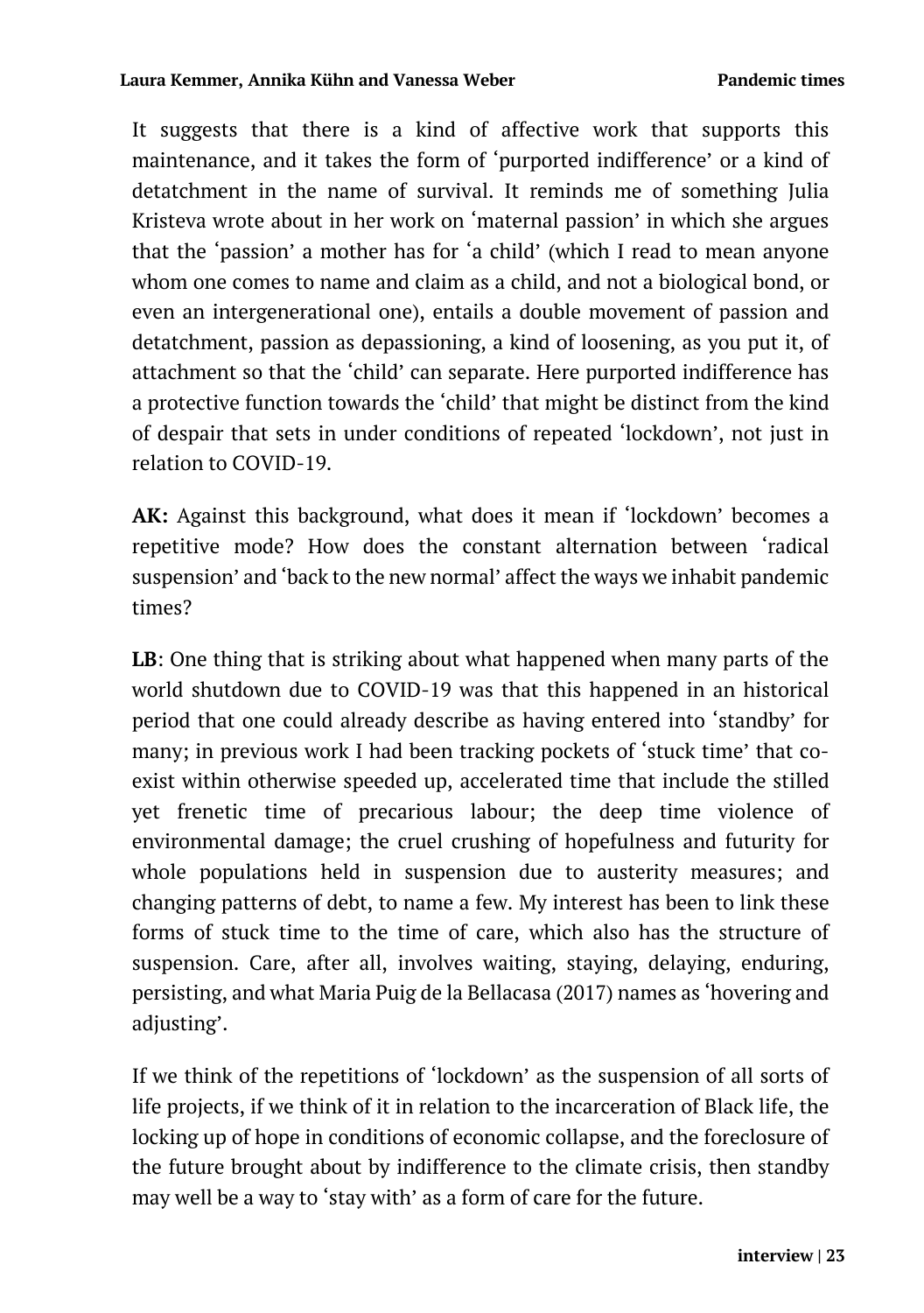**Vanessa Weber (VW):** In your work you speak about caring as a capacity to 'stand by' that involves both repetition but also the ability to permanently begin again. Has caring as a common mode of existence received more awareness in pandemic times?

**LB**: Much of what I've been trying to think about in my own work, and with the team of researchers working with myself and Laura Salisbury on the *Waiting Times* project (http://waitingtimes.exeter.ac.uk/), is how to conceptualise the time of care in a broader context in which time itself may be on 'standby', and which the COVID-19 pandemic has brought into sharp relief. Practices of care are often tied to the pace and rhythms of those we care for, whether human, or non-human, or even ideas that have fallen into disrepute and practices that seem obsolete in the contemporary moment. Because we cannot control this pace, and because care and the need for care is unevenly distributed, care seems to entail staying in time that can feel disruptive to already established rhythms, so that time stagnates, becomes repetitive yet motionless. Often 'care time' is not really experienced as moving, developing, flowing or unfolding. It can be emotionally full, but more often it is time that must be endured, suffered even, rather than embraced. Many people who found themselves unable to leave home and go to work during the pandemic, but were trying to work from home alongside permanently being on 'standby' for their children, as well as trying to home school them, might relate to this. And of course, it is women who largely found themselves disrupted in this way, despite being at home with male partners, because of the ways that women are still socialized into being the primary carers of young children, and hence being the ones whose time can be constantly interrupted. It seems to me that you are proposing that 'standby' encapsulates a form of materialized waiting, one that pushes us to think further about who or what is put on standby, for how long, by whom, and for what purposes, and therefore how power enters the waiting relation. I'm grateful for this really fruitful concept.

**VW:** Yes, and it is this way that many of the COVID-19 related measurements made us revisit what might be the sociopolitical implications of standby. Notions such as 'system relevant' and 'standby labor' accompany the (partial) shutdown of caring institutions on the one hand, while on the other hand, there have been celebrations of lockdown situations as an opportunity to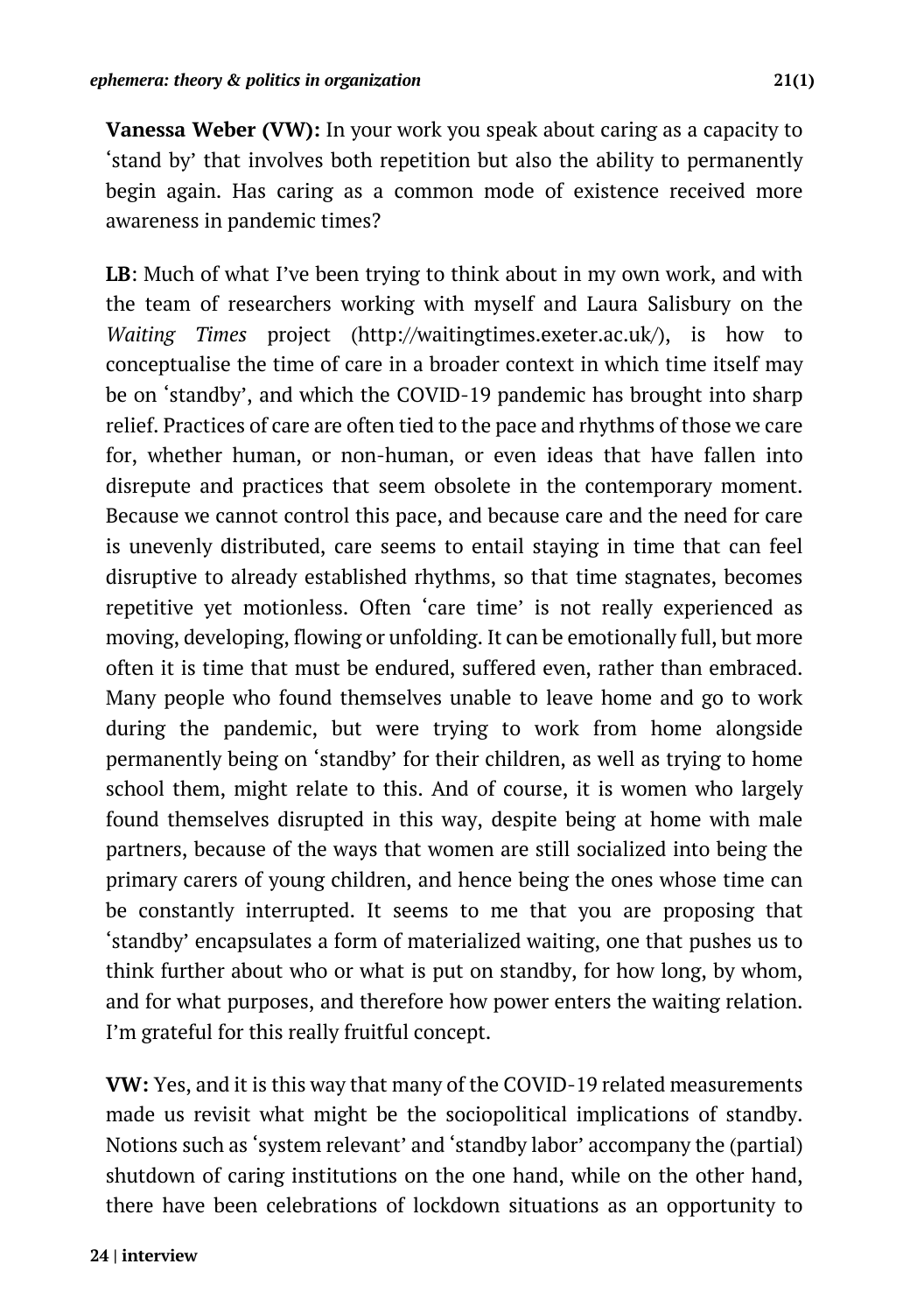'reset' and rethink our ways of living in this world. These make us wonder about privileges, beneficiaries and the reshuffling of power relations.

**LB:** I think that one of the things that COVID-19 has revealed is both the temporality of the current moment as one of standby, and the paradoxical need to *endure* standby, even to open it up, in order to take care of time, to produce the care-ful attention that is required to really know about the injustices of the present in order that there be a future at all. These injustices include the profound inequalities that have become so extreme over the last 10 years of austerity, and it is really this that has come to the fore during the pandemic. I think this endurance – staying in stuck time long enough to really know about injustice – requires the management of very anxious states of mind. In the piece I wrote with Laura Salisbury (Baraitser and Salisbury, 2020), we tried to disrupt the UK government's use of the terms 'containment, delay and mitigation' as descriptive of their initial response to the pandemic. For us, all three terms have particular meanings in psychoanalysis. Containment has to do with developing the capacity to think, 'thinking' being a kind of emotional process that deals with 'thoughts' which are more object like mental entities that can be felt to attack our minds in cruel and destructive ways. Thinking can occur when anxieties generated by what our thoughts can do to ourselves and others can be contained, usually by another, and eventually by our own minds. Containment, delay and mitigation thought in a psychosocial way bind together care and waiting, not waiting for something specific to happen, but a 'waiting with' as a way to manage the anxious bombardment of thoughts, whose qualities can become knowable, in all their difficulty and violence. It is becoming clear that this particular pandemic will have a much longer timeline than first expected, possibly with repeated lockdown scenarios, and that we are all more vulnerable to the spread of future novel viruses in a globally networked world. This makes containment understood as 'waiting with', even more important, if we are to know about, care about, and address the inequalities that were always there but the pandemic has forced into awareness.

**LK:** From our view, your article with Laura Salisbury provides us with one of the few 'psychosocial' takes on these issues**:** Could you explain how this perspective helps us specifying current political scenarios?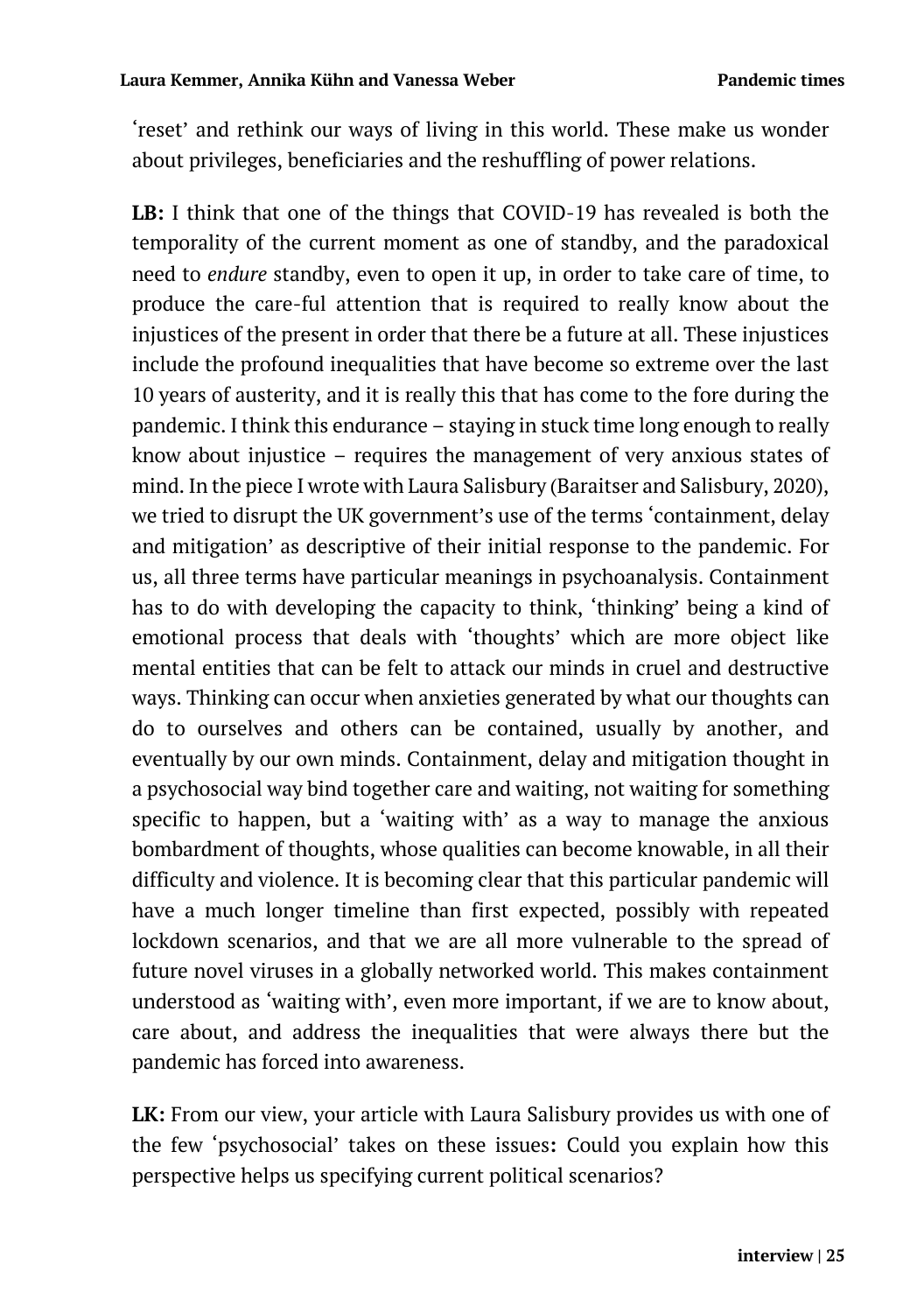**LB**: A psychosocial perspective has something to do with a reluctance to reduce and resolve the tension between, on the one hand a social, political, and historical analysis of the current state of things, and on the other, the disruptions to this analysis that are produced when we bring processes that structure psychic life, interior life, affective life into the picture. It is less additive – a social plus a psychological analysis – and more a process of using one perspective to displace or dislodge the other, throw it off the subject, as it were. A psychosocial perspective would refuse to give up on the difficult work of acknowledging attachments, identifications, longings, anxieties, and destructiveness as a way to understand the persistence of injustice, inequality and abuses of power. In addition, because psychoanalysis, which is one of the key theoretical resources for psychosocial thinking, has a very particular account of temporality, questions of memory, futurity, repetition, chronic waiting, and the 'now' open up in different ways. If we are to try to understand the catastrophic failures of State care, for instance, in the UK – the failure of the track and trace system despite billions of pounds being paid to private companies to provide it, the collapse of social care for the elderly due to chronic underfunding over decades, the fact that 1 in 3 children in the UK live in poverty and 2.5 million children now live in food insecure households – then a social analysis is not enough, it doesn't explain fully why this situation has been allowed to develop and what sustains it. Instead we need to try to understand why we cannot hold this situation in mind enough to do something about it. It's not that individuals don't care, which I think they do. But care entails bearing to know about the violence and destructiveness we are also capable of, whether as individuals or at the level of institutions and the State, and a psychosocial perspective tries to elucidate this.

**AK**: You have described care as a way of 'living with' various affective states and ambivalences, including racialized, gendered and class-based differences. COVID-19 shows impressively how the shutdown of some areas of society accelerates inequality and amplifies social polarization in others, and vice versa: What does this reveal about the (gendered and racialized) division of public and private spaces?

**LB**: The question of what constitutes the space of 'home' has been highlighted in very dramatic and brutal ways – the fact that so many people don't have shelter, let alone something that can feel as safe and reliable as 'home', and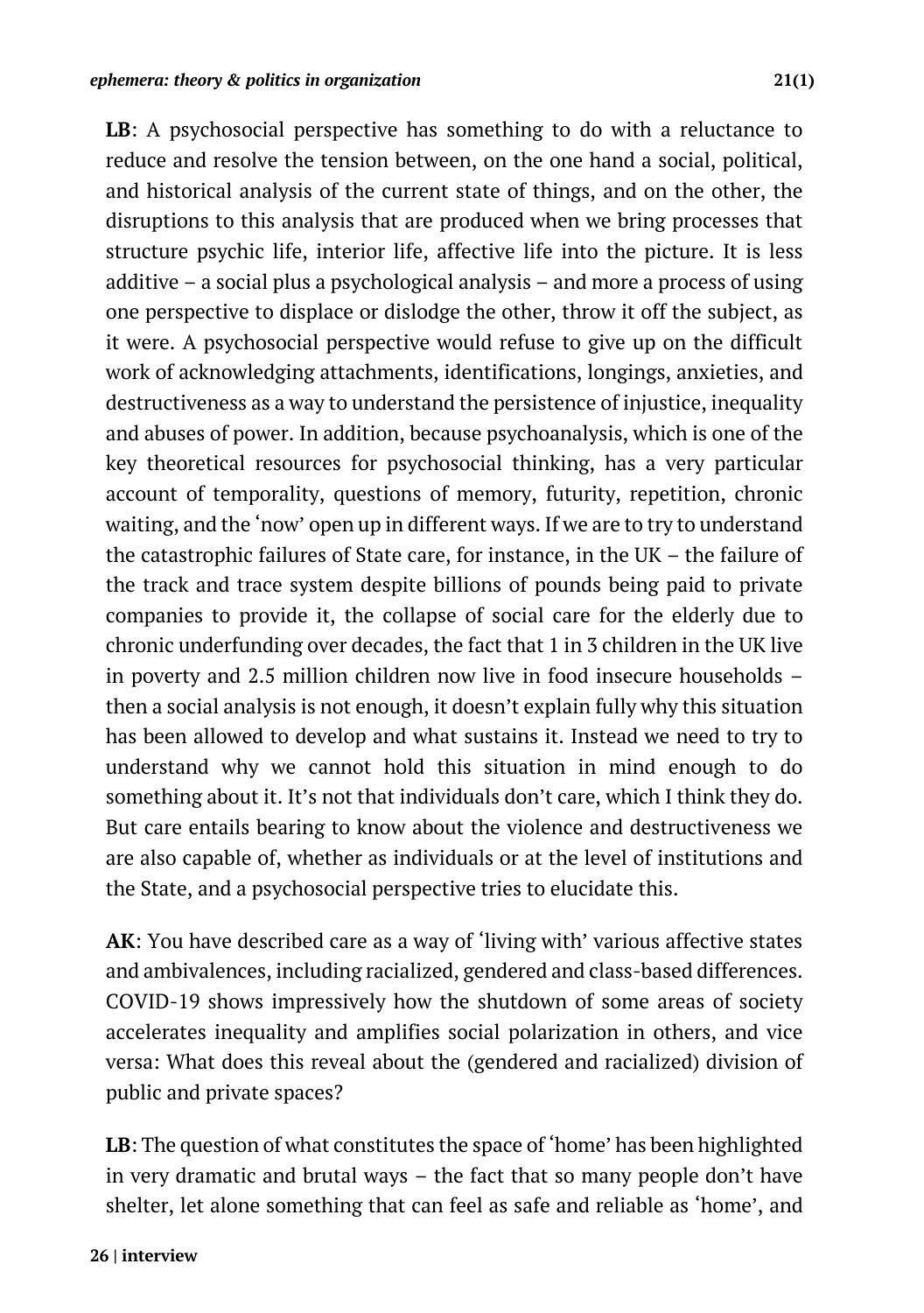that the 'home' for some women, queer and transfolk, children and of course older people in 'care homes' is a space of violence, danger and neglect. Here 'living with' or 'staying with' or 'staying alongside' should not be a matter of staying in situations of danger or violence, but reactivating the resources that 'remain' from long decades of work by feminists, queer and transactivists, anti-racist activists and many others who have been prepared to 'go on going on' about the chronic repetition of situations that may be repudiated culturally because they are seen as tired, uninspiring, uninteresting, or outof-date. Sara Ahmed's (2010) figure of the 'feminist killjoy' would be one example of the figure who goes on going on about injustice, discrimination and abuse, despite the accusation that she 'kills' joy.

With Michael Flexer in the *Waiting Times* team, I have been trying to think about the relation between moment and movement, and why a moment in time (what you called the current moment) may retrospectively come to be understood as evental – a time that has a certain quality, that is differentiated from unqualified time – through a political movement that has an elongated history, in relation to the elongated time of the traumas of slavery, colonialism and imperialism. Trauma, as we know, is only knowable through temporal delay. It comes back to us from an unrecorded and obliterated present as something that repeats from what comes to be the past. For trauma to be known about, acknowledged, and cared about, it has to move in the present, move us in the present. We could think of the temporal hiatus produced by COVID-19 as a time that has forced a quality of thinking about movement and moment into collective consciousness. Being forced to live in the suspended time of lockdown, to know that we are in a time that will become an historical event from the perspective of another historical time in the future, which some people have likened to the simultaneous monotony and terror of the temporalities of conflict or war, there is a chance that a certain kind of thinking can emerge that can know something about trauma, that can stay alongside this long enough to care about it.

**LK:** Speaking of 'movements', right now, there is an intense manifestation of all kinds of (conflictive) political claims and convictions – partly coming together in form of protest movements, partly through acts of solidarity; and organizing in both physical and virtual spaces. Could you think of the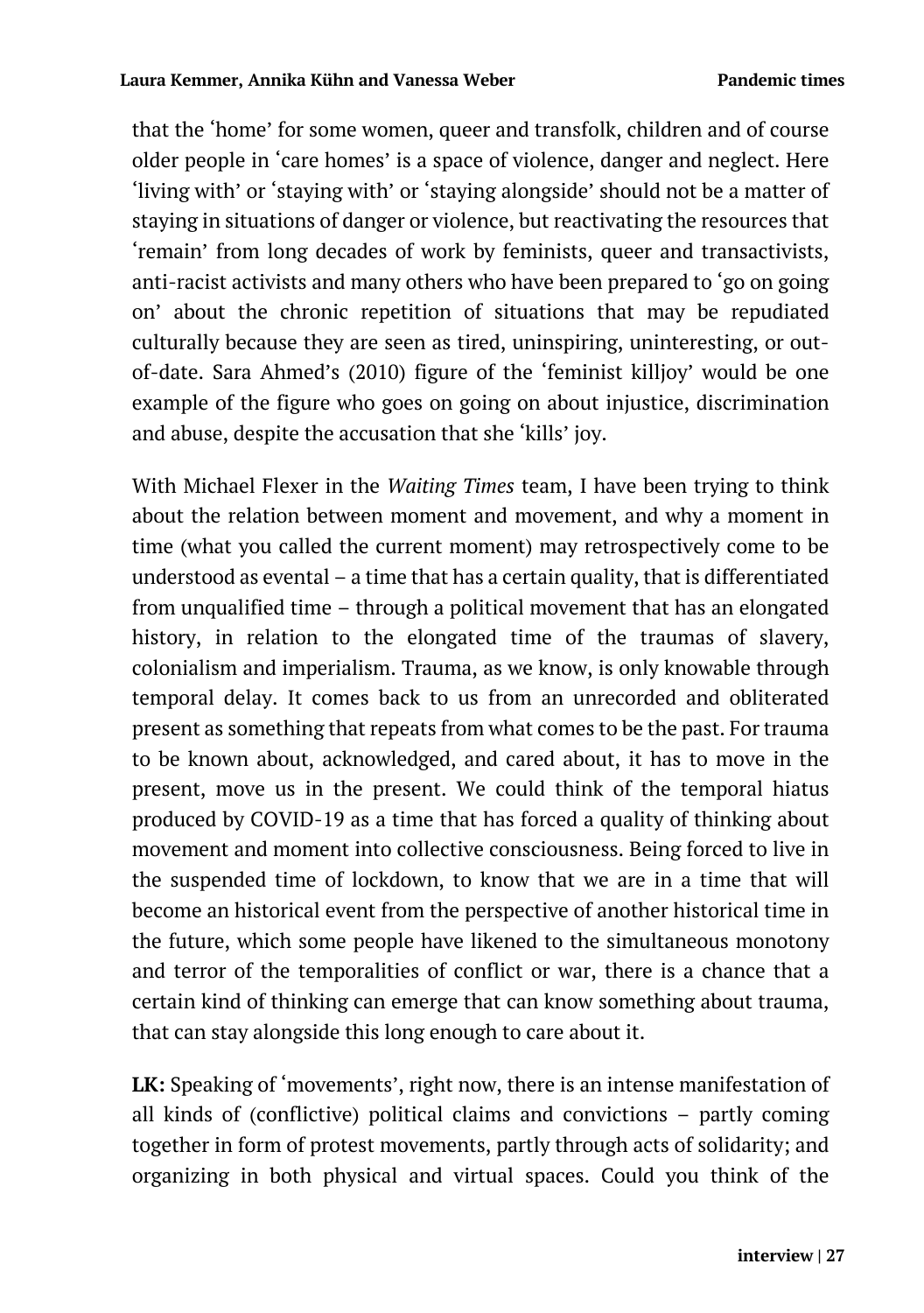interplay of such different formations, or of how ambivalent 'standby' moments interact with political movements?

**LB**: I think many analyses of the COVID-19 pandemic have now understood that the pandemic has unfolded alongside, and perhaps even prompted, another temporal event; the renewed urgency of the call for racial justice made by the Black Lives Matter (BLM) movement during the time of lockdown. These two events – the murder by US police of George Floyd, Breonna Taylor, Ahmaud Arbery, Tony McDade and Dion Johnson between February and May 2020, and the spreading of COVID-19 around the world leading to conditions of lockdown for millions of people – are coterminous, and they are related to one another in the sense that COVID-19 has disproportionately affected those already suffering the most from the effects of our current capitalist organization which itself is built on the excessive brutality of slavery, colonialism and empire. BLM has been making this call for a long time, and before this, the work on racial justice has been taking place, you could say, over the last 400 years. It has been productive, Lauren Williams (2020) argues, of black rage, which is born of chronic waiting. It has been a very very long wait.

I'm struck by the double meaning of standby – of both active inactivity, but also standing by, or taking up the position of a bystander, someone who witnesses something without intervening. I've mentioned Lauren Williams' work on 'black rage' as a response to chronic waiting, and rage is certainly one affective dimension of standby that refuses the position of bystander. I've argued elsewhere, however, that 'depression' is also a useful way to think about the affective dimension of waiting (Baraitser and Brook, 2020). It links up with your notion of detachment in the name of survival, a necessary withdrawal, perhaps, that I think can intervene in the logic of 'crisis' and its antithesis, 'anti-crisis' that tends to dominate models for understanding social change. Here depression becomes a mode of 'watchful waiting', or careful protest, a form of waiting that can stay open to, and aware of, the potentials for failures of care or of violence that hovers within any act of care.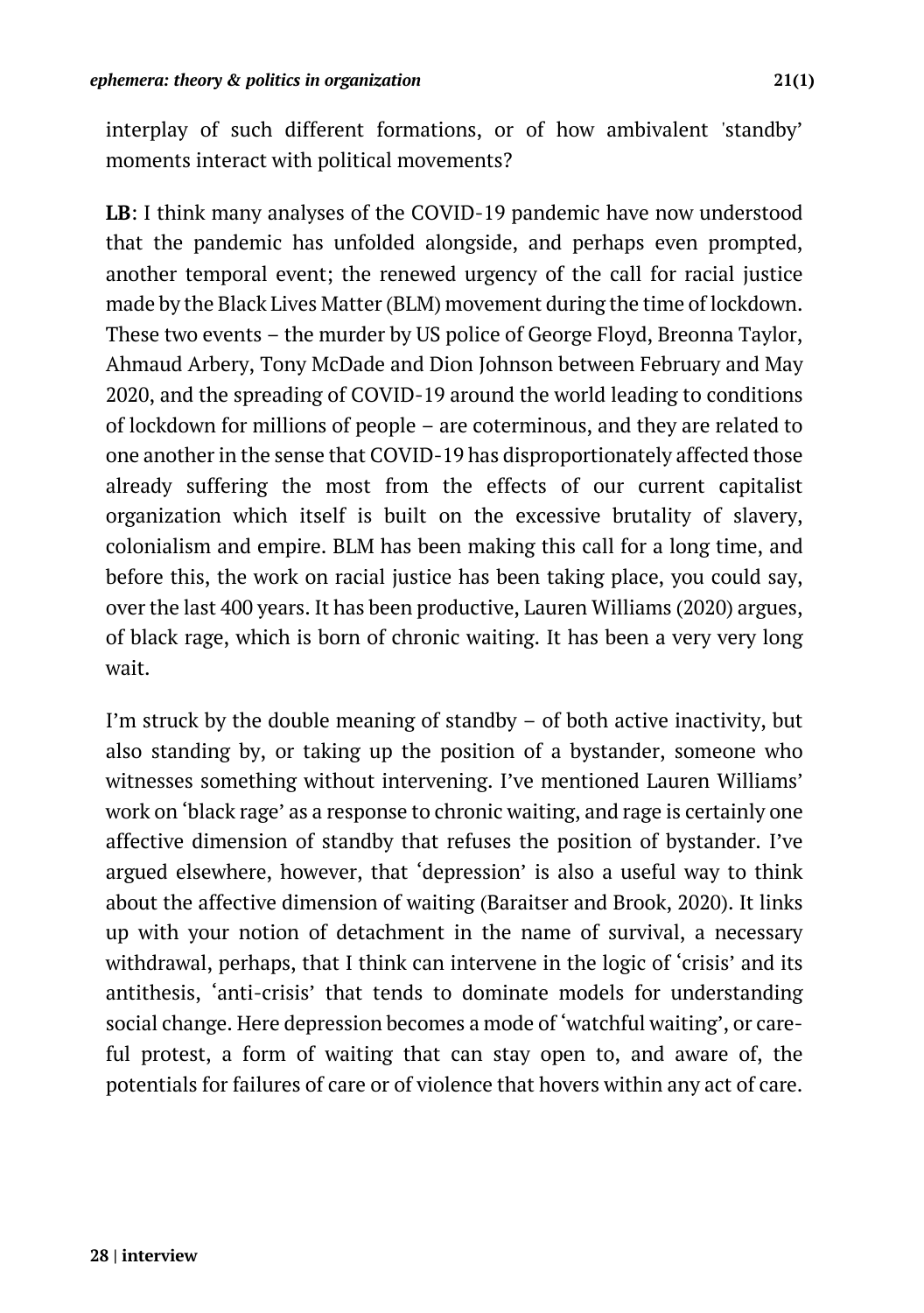## **references**

- Ahmed, S. (2010) *The promise of happiness*. Durham and London: Duke University Press.
- Baraitser, L. (2017) *Enduring time*. London: Bloomsbury Academic.
- Baraitser, L. and W. Brook (2020) 'Watchful waiting: Crisis, vulnerability, care', in V. Browne, J. Danely, T. Managhan and D. Rosenow (eds.) *Vulnerability and the politics of care*. Proceedings of the British Academy, 235: 230–247. Oxford: Oxford University Press.
- Baraitser, L. and L. Salisbury (2020) 'Containment, delay, mitigation: Waiting and care in the time of a pandemic', *Wellcome Open Research*, 5: 129.
- Kemmer, L. and A. Simone (2021) 'Standing by the promise: Acts of endurance in Rio and Jakarta', *Environment and Planning D*, online first.
- Kühn, A. (forthcoming) 'Infrastructural standby: Caring for loose relations', *ephemera*, 21(2).
- Puig de la Bellacasa, M. (2017) *Matters of Care: Speculative ethics in more than human worlds.* Minneapolis and London: University of Minnesota Press.
- Williams, L. (2020) 'Lauren Williams in conversation with Guadalupe Maravilla', *Shifter Magazine*, September 17. [https://vimeo.com/463482345]

## **the authors**

Laura Kemmer is a postdoctoral researcher at the Department for Human Geography, Humboldt-Universität zu Berlin, working on urban transitions, more-than-human temporalities and cities 'after redemption'. She has explored how urban and infrastructural standby instills new modes of un/relating in *Bonding: Infrastructure, affect, and the emergence of urban collectivity* (Berghahn, forthcoming) and recently published 'Standing by the promise: Acts of anticipation in Rio and Jakarta', *Environment and Planning D: Society and Space* (January 2021, online first) together with AbdouMaliq Simone.

Email: laura.kemmer@geo.hu-berlin.de

Annika Kühn works as a researcher and author in the fields of critical infrastructure studies and sustainable urban mobilities. She has organized international conference